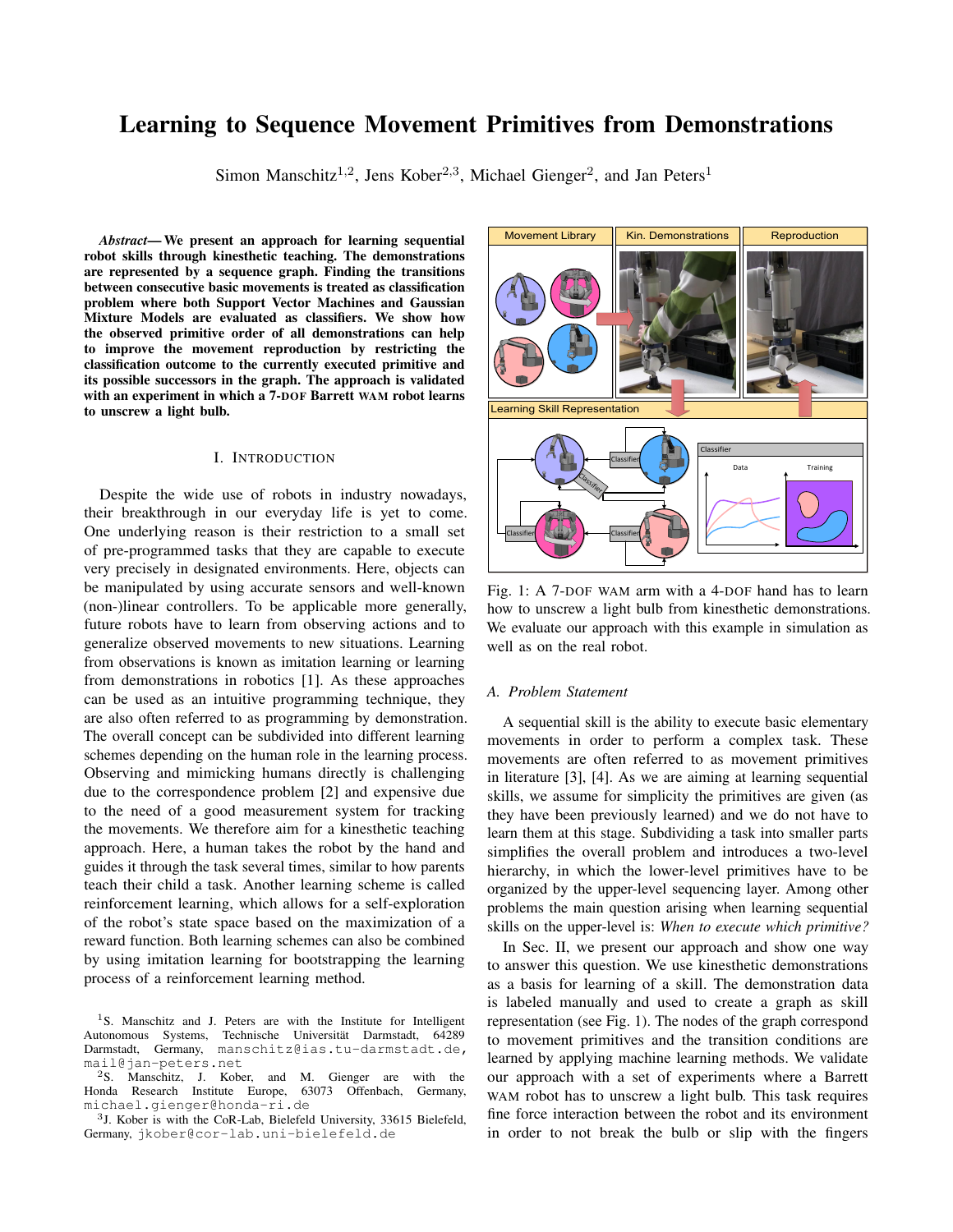during unscrewing. Also, the sequence of primitives is undetermined beforehand (e.g., the amount of unscrewing repetitions depends on the position of the bulb in its socket). Hence, the task has strong requirements on the generalization capabilities of the algorithm as well as on the accuracy of the whole system.

# *B. Related Work*

The traditional way of modeling skills with a two-level hierarchy is by interpreting the switching behavior as discrete events in a continuous system [5], [6]. Here, an event is often represented as a transition in a directed graph. In [7], an event is added for every observed switch of the demonstration, whereby the transition connects the involved primitives and is labeled with the switching probability. A sequence can then be generated by sampling randomly from the graph. Finite state machines (FSMs) are akin to graphs and can also be used to model transitions between primitives [8].

Graphs can also represent subgoals or constraints of a task [9]–[11]. Such constraints can be used to extract symbolic descriptions which implicitly determine the sequence order. Symbolic approaches can perform sufficiently well for predetermined settings, but lack generality as they rely on predefined assumptions about the tasks. If these assumptions do not apply to the desired task, they are likely to bias the system towards bad decisions.

Instead of modeling the system's policy as an event-based switching behavior, it may be more suitable to treat the overall system as continuous entity. For example, Luksch et al. [12] model the system as a recurrent neural network (RNN) in which primitives can be concurrently activated and are able to inhibit each other. This RNN architecture leads to smooth movements of the robots. The drawback is that their model is hard to learn and the sequence has to be defined by hand. In [13], primitives are encoded as dynamic movement primitives and linked with expected sensory data. Succeeding movements are selected by comparing the current sensor values with the expected ones and choosing the best match. The sequence representation is thus implicit and relies only on the sensor data.

Kinesthetic teaching is a widely used method for learning movements in robotics [14]–[17]. In addition, reinforcement learning allows for self-improvement of the skill and/or the underlying primitives [18]–[20]. It reduces the requirements on the number of necessary demonstrations and makes the robot more independent, but finding the right policies or value and reward functions can be a hard problem.

Most work on sequences of movements concentrates either on segmenting demonstrations into a set of known or unknown movements and/or on learning the individual policies, whereas the sequencing layer is mostly either very simplistic or hand-crafted [7]. In these cases also the switching behavior between movements is either deterministic or not learned at all [21]. The focus of our work instead is on incorporating several demonstrations with varying sequence orders into one graph model and learning the switching behavior between succeeding movements. The most similar work to ours is [8]. Here, a FSM on the sequential level is learned and a  $k$ -nearest neighbor classifier is used to learn the switching behavior.

# II. LEARNING SEQUENTIAL SKILLS

<span id="page-1-0"></span>In the following sections we focus on our approach and explain it in more detail. Similar to other work, the switching between primitives is considered to be discrete. Therefore, only one primitive is active at a time and the sequential skill learning algorithm has to decide which primitive to be executed at every time step. The current state of the robot is represented by a set of features, whereby the features are computed from raw sensor values. Finding a mapping between the feature values and executed primitive is essential for the learning algorithm. The straightforward way of applying machine learning methods to this problem would be to train a single classifier with the labeled demonstration data. The skill could then be reproduced by choosing the classification outcome of the current feature values as next executed primitive. However, complex skills involve many different primitives and due to feature ambiguities the classification may yield unsatisfying results. We therefore introduce a graph structure in which each node corresponds to a primitive. The graph is learned from the demonstrations and the classification outcome is restricted to the current node in the graph and its successors as presented in the following.

#### *A. Proposed Approach*

Before going into details about the graph representation and the learning algorithm, an overview of the system is presented first. We assume a predefined set of  $N$  primitives denoted as  $P = \{p_1, p_2, ..., p_N\}$ . In this work a primitive is a dynamical system (DS) with an attractor behavior. Each DS has a goal in task space coordinates that should be reached if the primitive is executed. A goal can be a desired position of a robot body, joint angle, force or a combination thereof and can be defined relative between bodies using reference frames. Primitives may be terminated before their goal is reached, for example if a sensor tells the system that an obstacle is close to the robot. More general, the switching behavior can be triggered based on the state of a feature set denoted as  $x$ . The features are not global but assigned as output vectors to primitives, leading to one output vector  $x_i$  per primitive  $p_i$ . A more detailed view on our movement primitive framework can be found in [12]. Please note, however, that our methods are kept general and that they should be applicable to any movement primitive framework and feature set.

[Fig. 2](#page-2-0) shows the overall flow of our approach based on a simple toy example with only three different primitives. The primitives are indicated by different colors. They are chosen arbitrarily and have no further meaning, but show the essential characteristics of our approach. In general, we assume that M demonstrations have been performed.

We start with (labeled) sampled data of at least one kinesthetic demonstration [\(Fig. 2a\)](#page-2-1). Based on the observed sequential ordering of the primitives, the skill then gets represented by a sequence graph in which each node is linked to a primitive [\(Fig. 2b\)](#page-2-1). The representation will be explained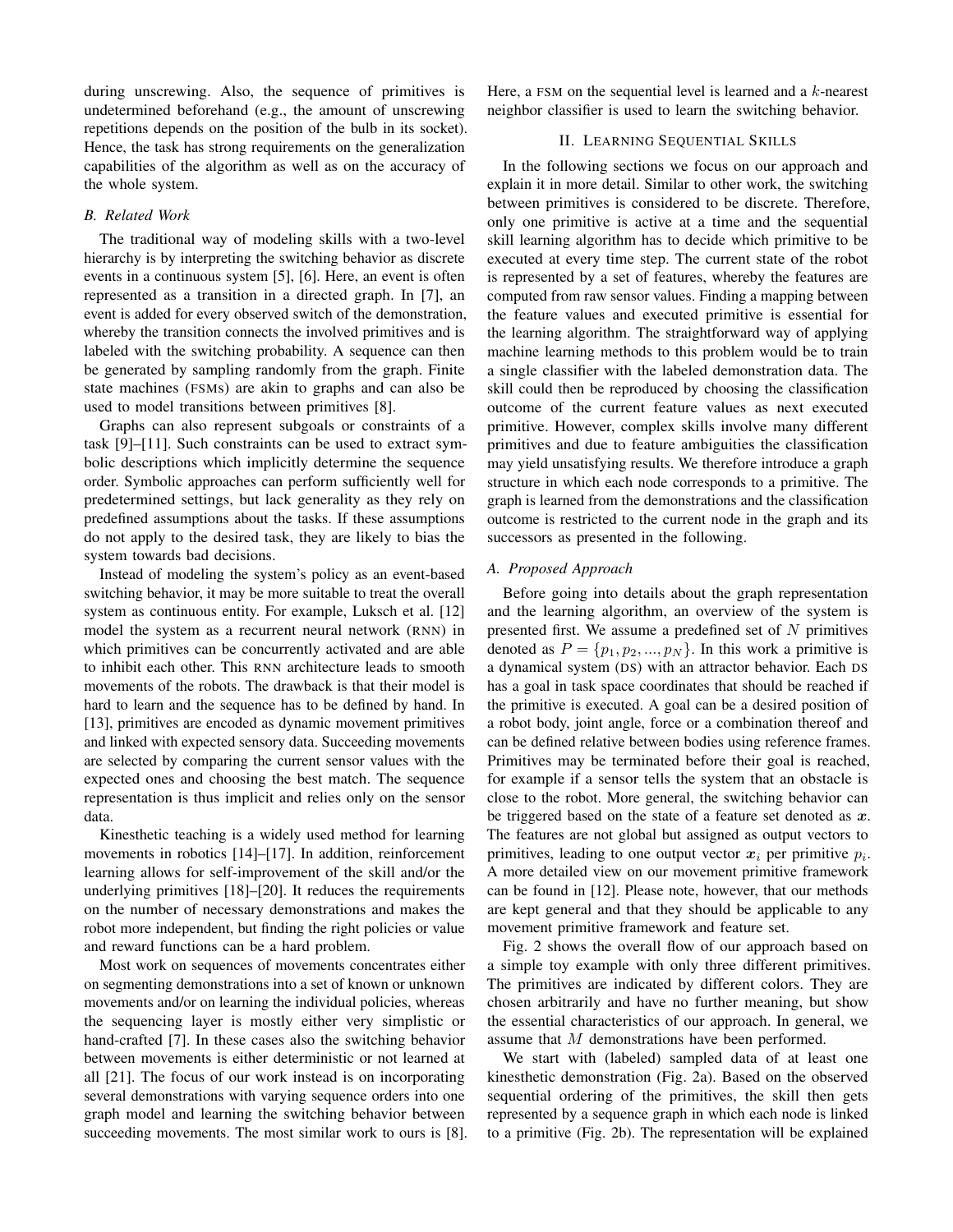<span id="page-2-1"></span><span id="page-2-0"></span>

(a) Sampled (labeled) data of one kinesthetic demonstration. The background color indicates the activated primitive, while the plot colors show which feature belongs to which primitive. In this simplified example each primitive has only one associated feature.

<span id="page-2-2"></span>

(c) One classifier is created for each node in the graph. Only the features of the previous primitive and its possible successors are used for training. In this exemplary transition from the upper sequence graph, the red primitive is not involved and hence its feature is not used.



(b) Based on the sequential order of the demonstrations, the skill is represented with a sequence graph. The labels correspond to the transitions points (TPs, see left figure). A TP is a point in time at which a switch between primitives occurs.



(d) Classification result for a Support Vector Machine. Based on the training data (colored dots) the classifier finds a border separating both classes (background). During reproduction, this border is used to decide either to keep on executing the predecessor primitive or to switch to the successor.

Fig. 2: Overall flow of our framework. First, the labeled data from a set of demonstrations (a) is taken to extract a sequence graph (b). Then, one classifier is created for each transition in the graph based on the linked data of the demonstrations (c, d). The classifiers are then used together with the graph to decide which primitive to execute during reproduction. We propose two different kinds of sequence graphs, as well as two different classifiers.

in detail in the following section, where we also present two different types of sequence graphs, both showing different ways of incorporating the ordering into the representation.

After generating the sequence graph, one classifier is trained for each node in the graph [\(Fig. 2c\)](#page-2-2). When reproducing the skill, always one node in the graph is considered as active and the corresponding primitive gets executed. The classifier belonging to the node decides at every time step either to continue with the execution of the current primitive or to switch to one of the possible successors in the graph. We evaluate two different types of classifiers: A Gaussian Mixture Model (GMM) and a Support Vector Machine (SVM).

### *B. Representing Skills with a Sequence Graph*

A sequence graph is a directed graph in which each node  $n_i$ is linked to a movement primitive. This mapping is not injective which means a primitive can be linked to more than one node. During reproduction, a primitive gets executed if a linked node is considered active. Transitions in the graph lead to succeeding primitives that can be executed if the current primitive has finished. A transition  $t_{k,l}$  is connecting the node  $n_k$  with  $n_l$ . Each transition is linked with the corresponding transition points (TP) at which it was observed during the demonstration (black vertical lines in [Fig. 2a\)](#page-2-1). As the same transition can be observed multiple times, multiple TPs are possible.

Having m nodes in a graph, we use a  $m \times m$  transition matrix T with elements  $t_{k,l}$  to describe one sequence graph. As it is always possible to continue with the execution of the current primitive, the transition  $t_{k,k}$  exists for all k.

Before creating a sequence graph, the sequential order  $S_i$ for each demonstration is extracted from the sampled data, resulting in one directed acyclic graph with nodes  $n_{i,i}$  for each trial. The main step is now to combine these graphs into one representation of the skill, which can be a hard problem as the algorithm has to work solely on the observations. For example, a skill can be shown several times with different sequential orders of the primitives. From the algorithmic point of view it is not clear if the ordering is arbitrary for the skill or if the differences can be linked to some traceable sensor events. Hence, there are different ways of building the graph structure for a skill and we show two possibilities by investigating two different kinds of sequence graphs: The local graph presumes the ordering to be arbitrary and is not considering it in the representation, while the global graph is trying to construct a more detailed description of the skill based on the ordering of the primitives.

The local sequence graph assigns exactly one node to each executed primitive and hence the number of nodes and primitives is equal. The graph is initialized with one node per primitive and no transitions. For each observed pair of preceding and succeeding primitives a transition is added to the graph. As only pairs and no history are considered, it is irrelevant at which point in the sequence a transition occurs. The corresponding graph for the toy example is shown in [Fig. 3.](#page-3-0)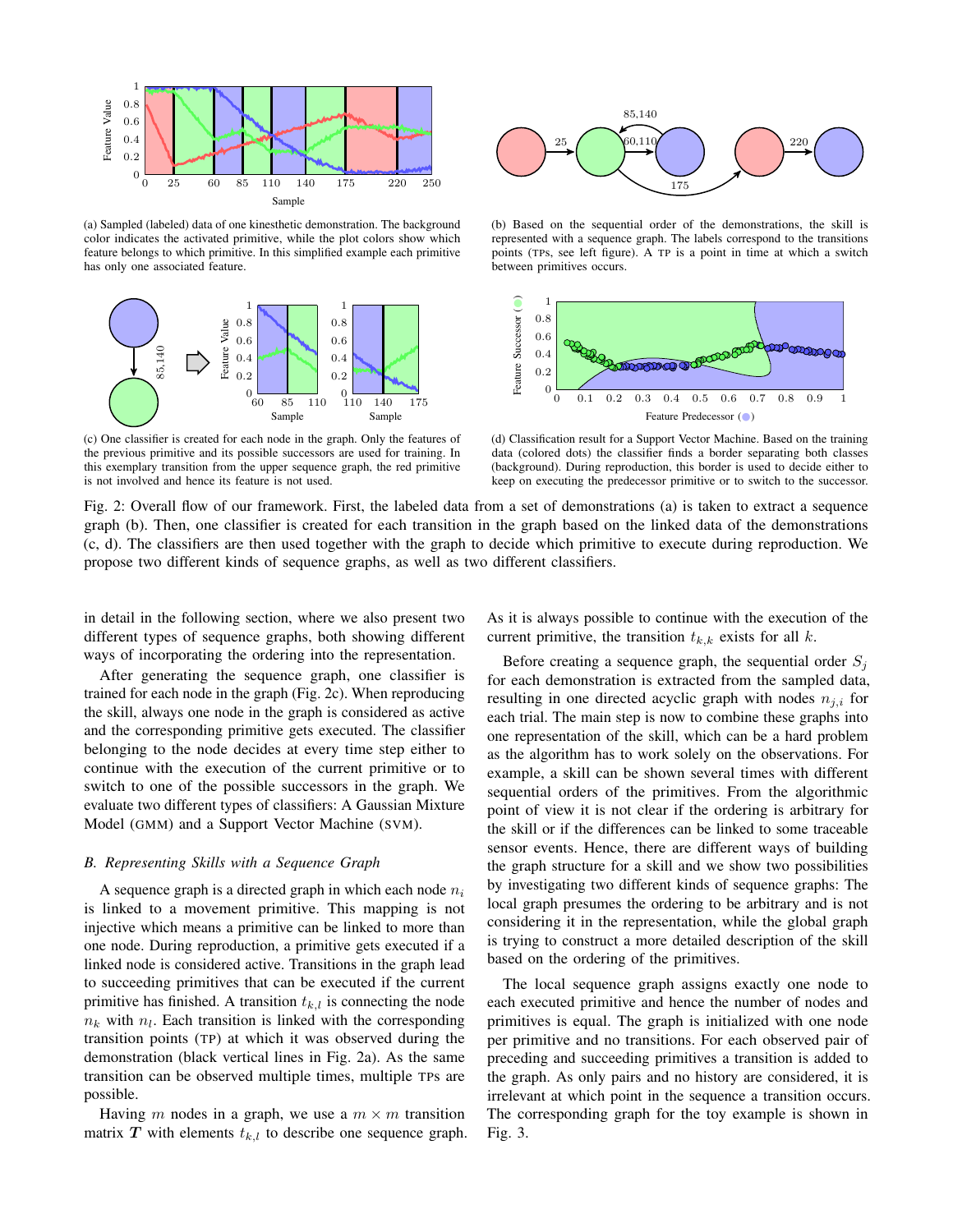<span id="page-3-0"></span>

Fig. 3: Local sequence graph for the toy example. Each primitive appears only once in the graph. Thus, there are less nodes and more involved classes for each transition.

The graph contains only three nodes, one for each executed primitive. When reproducing the movement, a switch from the red primitive to the blue one is always possible at this level of the hierarchy and it is up to the classifier to prevent such incorrect transitions. The major drawback of this representation therefore are the strong requirements on the feature set, as it has to be meaningful enough to allow for a correct classification independent of the current state of the actual skill sequence.

The global sequence graph tries to overcome this issue by constructing a more detailed skill description. One essential characteristic of the global sequence graph is that a node is not only linked to a primitive but can also be considered to be a state of the actual sequence. A primitive can appear multiple times in one representation as depicted in the global sequence graph of the toy example [\(Fig. 2b\)](#page-2-1). Here, two nodes are linked to the red primitive because the sequence was considered to be in two different states when they were executed. Still, the repeated appearance of the green-blue transitions (see [Fig. 2a\)](#page-2-1) is represented by only two nodes as in the local graph. The reason is that consecutive sequences of the same primitives are considered to be a repetition which can be demonstrated and reproduced an arbitrary number of times. Repetitions are also advantageous when describing the task of how to unscrew a light bulb, where you have to repeat the unscrewing movement several times depending on how firm the bulb is in the holder. As the number of repetitions are fixed for each single demonstration, the algorithm has to conclude that different numbers of repetitions of the same behavior appeared in the demonstrations and incorporate this information into the final representation of the task.

Note that even if a skill requires a fixed number of repetitions, both presented sequence graphs will contain a cycle in the representation. The robot is then only able to reproduce the movement properly if the classifier would find the transition leading out of the cycle after the correct number of repetitions. While an improvement is not possible here for the local graph, a fixed number of repetitions can be modeled with the global graph by turning off the search for cyclic transitions.

# *C. Employed Learning Algorithm*

As the local sequence graph is created by simply looking at the primitive pairs, we will not go into details here. For creating a global sequence graph three major steps have to be performed:

# <span id="page-3-1"></span>Algorithm 1 Graph folding

```
Require: T
S = getSequenceOrders(T);repetition = findRepetition(S);while repetition.found do
   \boldsymbol{R} = \emptyset;r = repetition.end - repetition.start + 1;for i = repetition.start to repetition.end do
      mergeNodes(\mathbf{S}(i + r), \mathbf{S}(i));\mathbf{R} = \mathbf{R} \cup \mathbf{S}(i);tail = \text{findTail}(S, repetition.end + 1);repetition = findRepetition(S);if repetition.found and tail.found then
      for i = tail.start to tail.end do
         mergeNodes(S(i + r), S(i));
         \mathbf{R} = \mathbf{R} \cup \mathbf{S}(i);
   removeNodes(R);
   S = S \setminus R;
```
- 1) Create one acyclic graph  $T_j$  for each demonstration.
- 2) Replace repetitions of primitives with cyclic transitions.
- 3) Combine updated graphs to one global representation T of the skill.

The first point is trivial as the acyclic graph represents the primitive orders directly given by the observations. The second point is called *folding* and its pseudo code is shown in [Alg. 1.](#page-3-1) The algorithm starts with the sequential order S with m elements and searches for a repetition of  $l =$  $|m/2|$  primitives, meaning longer repetitions are preferred over shorter ones. The method findRepetition starts from the left and compares the primitives of the nodes  $\{n_0, n_1, \ldots, n_l\}$ with  $\{n_{l+1}, \ldots, n_{2l+1}\}.$ 

If both node chains match, the node pairs  ${n_0, n_{l+1}} \dots {n_l, n_{2l+1}}$  get merged. If the chains do not match, the starting position is shifted to the right and the method starts from the beginning with  $n_1$  as starting point. The shifting is done until the end of the list is reached. Next, *l* is decremented by one and all previous steps are repeated. The algorithm terminates if the cycle size is 1, which means no more cycles can be found.

When merging two nodes  $n_A$  and  $n_B$ , the input and output transitions of node  $n_B$  become input and output transitions of  $n_A$ . If an equal transition already exists for  $n_A$ , only the associated TPs are added to the existing transition. Note that the cyclic transition is introduced when merging the nodes  $n_0$  and  $n_{l+1}$ , as this leads to the input transition  $t_{l,l+1}$  being rerouted to  $t_{l,0}$ . After each iteration of the algorithm, the nodes of the latter chain are not connected to the rest of the graph anymore and can be removed from the representation.

To allow escaping a cycle not only at the end of a repetition, the algorithm also searches for an incomplete cycle after a found repetition. This tail is considered to be part of the cycle and is also merged into the cyclic structure, as shown in [Fig. 2b.](#page-2-0) Here, the green-blue repetitions end incompletely with the green primitive.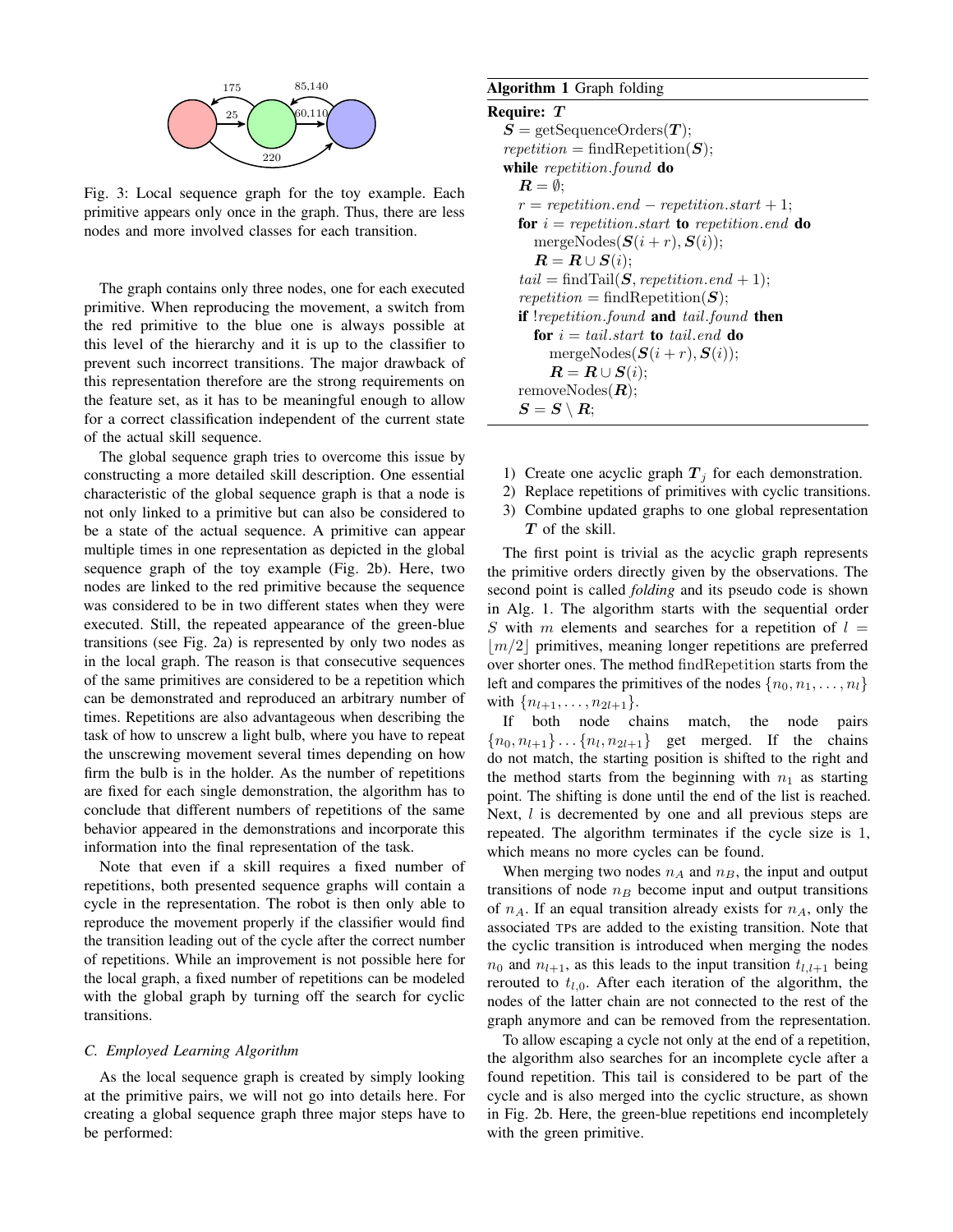# <span id="page-4-0"></span>Algorithm 2 Graph merging

| Require: $T_{\rm A}, T_{\rm B}$                        |  |  |  |  |  |  |  |  |  |
|--------------------------------------------------------|--|--|--|--|--|--|--|--|--|
| $S_A = getSequenceOrders(T_A);$                        |  |  |  |  |  |  |  |  |  |
| $S_{\rm B} =$ getSequenceOrders $(T_{\rm B});$         |  |  |  |  |  |  |  |  |  |
| for all $s_{\text{B}} \in S_{\text{B}}$ do             |  |  |  |  |  |  |  |  |  |
| $c_{\max}=0$                                           |  |  |  |  |  |  |  |  |  |
| for all $s_A \in S_A$ do                               |  |  |  |  |  |  |  |  |  |
| $c = \sum \text{compare}(\mathbf{s}_B, \mathbf{s}_A);$ |  |  |  |  |  |  |  |  |  |
| if $c > c_{\text{max}}$ then                           |  |  |  |  |  |  |  |  |  |
| $c_{\text{max}} = c$ ;                                 |  |  |  |  |  |  |  |  |  |
| $s_{A,\text{max}} = s_A;$                              |  |  |  |  |  |  |  |  |  |
| $nodes = 1$ :                                          |  |  |  |  |  |  |  |  |  |
| for all $i \in S_{A,\max}$ do                          |  |  |  |  |  |  |  |  |  |
| if $nodes < c$ then                                    |  |  |  |  |  |  |  |  |  |
| mergeNodes $(s_{A,\max}(i), s_B(i));$                  |  |  |  |  |  |  |  |  |  |
| else                                                   |  |  |  |  |  |  |  |  |  |
| $addNode(T_A, s_B(i));$                                |  |  |  |  |  |  |  |  |  |
| $nodes = nodes + 1$ ;                                  |  |  |  |  |  |  |  |  |  |

The final step of creating a global sequence graph is called *merging*, as several separate graphs are merged into one representation. The algorithm shown in [Alg. 2](#page-4-0) merges two graphs and thus gets called  $M-1$  times for M demonstrations. The goal of the algorithm is to step through the representations simultaneously from left to right, merging equal nodes and introducing branches whenever the nodes differ.

First, the sequence orders are extracted from both graph representations. Here, sequence orders are paths through the graph where only left-to-right transitions are considered. The toy example has two possible orders: red, green, blue and red, green, red, blue. The algorithm considers two nodes as equal if the columns of the corresponding matrices are equal, which means both nodes use the same underlying primitive and have the same input transitions. Before merging the nodes, the algorithm looks for the best match between the sequence orders of both representations. Doing it that way, branches are introduces at the latest possible point in the combined graph. Once branched, both representations are separated and do not get merged together at a later point in the sequence.

After creating the graph representation, the next step is to train the classifiers. Each node has its own classifier which is used if the node is active during reproduction. It decides either to continue with the execution of the current primitive or to switch to a possible successor node. As a node can have more than one outgoing transition, this is a multiclass classification problem with the classes being neighbor nodes in the graph. Due to the graph representation we do not have to learn a overall classification  $f(x) = p$ with  $p \in P$  and x being the combined output vector of all primitives  $\mathbf{x} = (\mathbf{x}_1^T \ \mathbf{x}_2^T \ ... \ \mathbf{x}_N^T)^T$ , but can restrict the classes  $c_i$  of each classifier to a subset  $P_i \subseteq P$  and the data vector to the output vectors of the elements in  $P_i$ . Restricting the number of classes increases the accuracy of the system as unseen transitions between primitives are prevented. A reduction of the output vector can be seen as

intuitive dimensionality reduction, as unimportant features used by uninvolved primitives are not considered for the decision.

Before introducing the classifiers themselves, we show which data is used for the training (see [Fig. 2c\)](#page-2-0). After the demonstrations, each transition in the acyclic graph is linked to one TP in the sampled data. During the merging and folding process of the global sequence graph or the pair search for the local graph transitions are merged together, resulting in multiple TPs for each transition. For each TP, the data points between the previous and next TP in the overall data are taken from the training and labeled with the primitive that was active during that time. As all transitions have the same predecessor for one classifier, the first part of the data will always have the same labels, while the second part may differ depending on the successor node of the transition.

We evaluated GMMs and SVMs as classifiers. As both methods are state of the art, we focus on the specifics that are important for our approach. For a deeper insight the interested reader is referred to [22]. When using GMMs, one mixture model is trained per class label. The classification can then be performed by computing the likelihood of a sample given each model and choosing the most likely model as classification result. The number of mixtures within each model is determined using the Bayes Information Criterion (BIC). To prevent one class dominating the others, the number of Gaussians are first computed for each class separately using the BIC and then the maximum is chosen as number of Gaussians for each class.

The behavior of probabilistic generative classifiers is often unpredictable when being faced with unseen data that is in a region of the feature space where absolutely no data has been used for the training. [Fig. 4](#page-4-1) shows how the GMM approximates the training data of the toy example with Gaussian distributions. Although the data itself is modeled properly, the classification result for data in the white region of the feature space is often unpredictable. We therefore suggest to use SVMs instead of GMMs, as they separate the feature space into hyperplanes and belong to the maximum margin classifiers. Each hyperplane represents one class. Data points are assigned to classes depending on their position in the feature space. We decided to use the freely available *libsvm*

<span id="page-4-1"></span>

Fig. 4: Classification result of a Gaussian Mixture Model. The GMM approximates the training data (colored dots) with Gaussian distributions (ellipsoids). Despite the correct modeling of the data, the classification result for the white area often is not conclusive.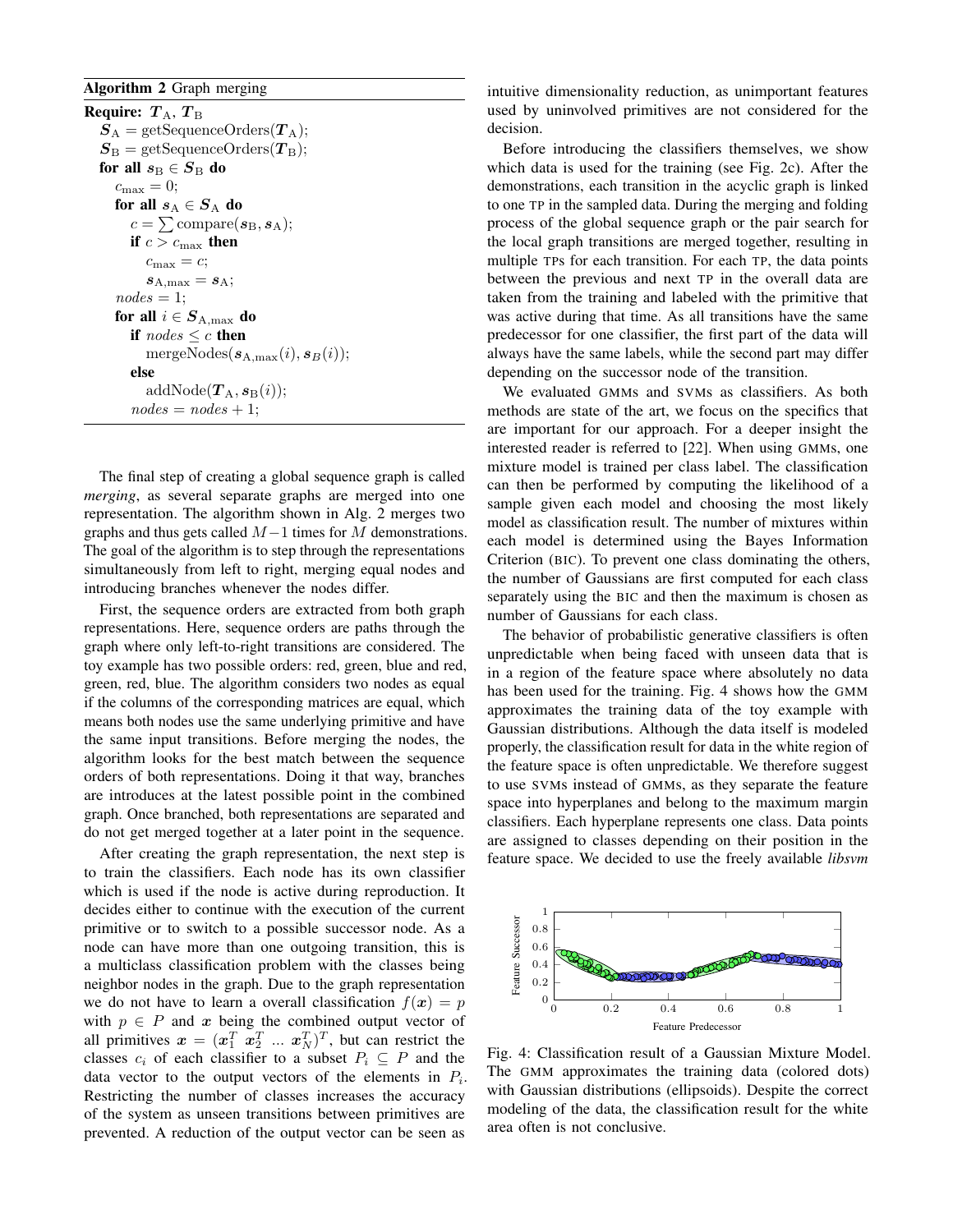<span id="page-5-2"></span>

Fig. 5: Illustration of a successful unscrewing sequence. The robot starts in an initial position ( $\bullet$ ) and first moves towards the bulb ( $\bullet$ ). Then it repeats the unscrewing movement ( $\bullet$ ,  $\bullet$ ,  $\bullet$ ,  $\bullet$ ) until the bulb loosens ( $\bullet$ ) and subsequently, the bulb is put into a bin  $\odot$  and the robot returns to its initial position  $\odot$ .

library [23] as implementation for the SVM and we use radial basis functions as kernels. For the multiclass classification, the standard SVM formulation is used together with the *oneversus-one* concept. Here, for k classes  $k(k-1)/2$  binary classifiers are generated. The classification is done for each classifier and the feature vector is assigned to the class that was chosen most frequently.

### III. RESULTS

In this section we will present the results of our work. We evaluated our approach both in simulation and with a real 7-DOF Barrett WAM robot with an attached 4-DOF Hand. As a scenario we chose to unscrew a light bulb. In [Sec. III-A](#page-5-0) we outline details of the experiments. The results are then presented in [Sec. III-B](#page-5-1) and discussed in [Sec. III-C.](#page-6-0)

### <span id="page-5-0"></span>*A. Experimental Setup*

For the representation of the skill we chose seven different movement primitives. The robot starts in an initial position and first moves towards the bulb. Next, the actual unscrewing movement starts which consists of four different primitives: The hand is closed, rotated counterclockwise, opened and rotated clockwise. These primitives are executed repeatedly until the bulb loosens. Subsequently, the robot puts the bulb into a bin and again returns to its initial position. We chose to unscrew the light bulb by caging it. Here, the robot encloses the bulb with its hand and grasps it below the point with the largest diameter. The detailed task flow is illustrated in [Fig. 5.](#page-5-2)

For positioning the robot, the end effector coordinates defined relative to the light bulb holder are set. When opening, closing or rotating the hand, either the three DOFs of the fingers or the angle of the wrist joint are controlled by the primitive. The unscrewing primitive rotates the closed hand counterclockwise, holds the current horizontal position and applies a force in upward direction to the robot's hand to ensure contact with the bulb. All DOFs that are not controlled by a primitive are handled by the underlying control system.

One feature  $q$  is assigned to each primitive. The feature is called goal distance and can be directly derived from the primitive's goal in task space  $s_{\text{goal}}$ :

$$
\Delta = s_{\text{goal}} - s \tag{1}
$$

$$
g = 1 - \exp(-0.5(\mathbf{\Delta}^T \mathbf{\Sigma}^{-1} \mathbf{\Delta})).
$$
 (2)

Here,  $s \in \mathbb{R}^n$  is the current state of the robot in task space coordinates and  $\Sigma$  is a predefined  $n \times n$  diagonal matrix. Eq. [\(2\)](#page-5-3) depends on the distance between the position of the

robot and the primitive's target position. The goal distance has several advantages over using the Euclidean distance as a feature. First, the values are in the range  $[0, 1]$  and no further data scaling is necessary. In addition, the feature variation around the robot's goal can be shaped with the parameters of  $\Sigma$ . For low parameter values, the goal distance starts to decrease only if the robot is already close to its goal.

In addition to the goal distances, the velocity of the hand is used as feature to check if the light bulb is loose. To avoid the velocity dominating the other features, it is scaled by subtracting the mean, dividing by the standard deviation and then shifted by  $0.5$  and clipped to  $[0, 1]$ . The scaling is done automatically for the complete data used for training the classifiers. Given the goal distances and the velocity of the hand, the overall feature dimension is 8 for seven primitives.

As a kinesthetic teaching is not possible in simulation, we used a teaching method we called automatic demonstration. Here, the primitives are executed in a predefined order using a state machine. For modeling variations in the switching behavior, the transition points are chosen randomly from a certain range. For example when going down to the bulb, the succeeding primitive can be activated if the goal distance of the primitive is in the range  $[0, 0.1]$ . The exact transition point is chosen randomly from this range every time the primitive starts its execution and hence the transition point could be for example 0.09 and 0.02 for two different demonstrations. The intention of the automatic demonstration was to create a switching behavior which is similar to that of a human teacher.

For the kinesthetic teaching, we activated the gravity compensation mode of the robot and executed the task by guiding its arm. Switches between primitives were indicated by pressing a key every time we considered a movement as complete. We also chose to activate the opening and closing of the hand by pressing a key rather than using compliant fingers in order not to influence the force torque sensor at the wrist. The labeling was then done based on the generated switching points. Examples of a demonstration and successful reproductions can be seen in the attached video.

### <span id="page-5-1"></span>*B. Results*

<span id="page-5-3"></span>We evaluated our approach with multiple demonstrations along with all possible combinations of classifiers and sequence graphs. For all demonstrations, our approach was able to find the correct sequence graphs of the skill which are shown in [Fig. 6.](#page-6-1) The classification recall for the simulation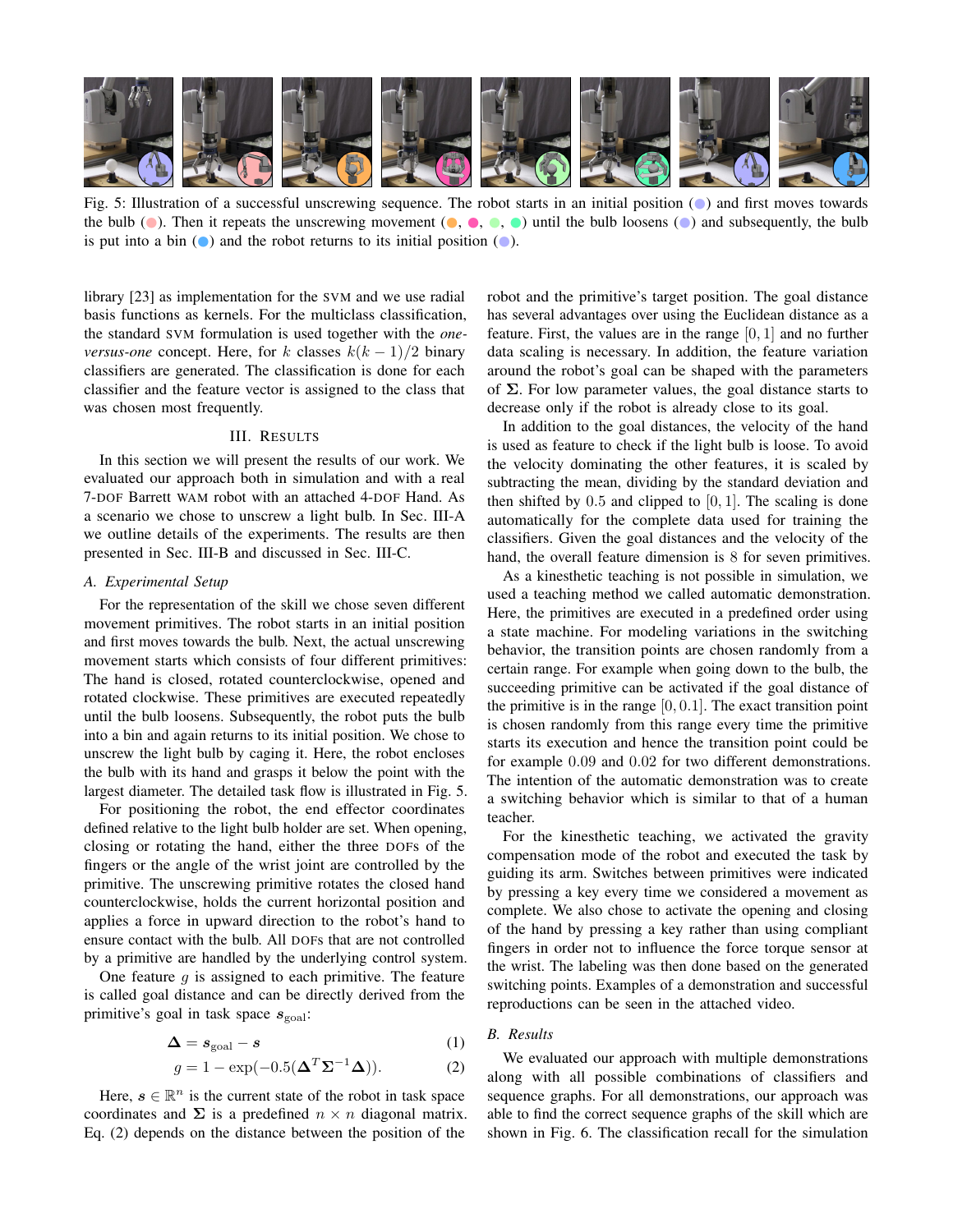<span id="page-6-1"></span>

(a) Global sequence graph for the light bulb task. (b) Local sequence graph for the light bulb task.

<span id="page-6-3"></span>

Fig. 6: Graph representations of the light bulb task. While the global graph gives a complete description of the task, the local graph merges several nodes. The merging creates paths in the representation which were not demonstrated. An example is the sequence marked as red which leads to a misbehavior of the robot if executed.

<span id="page-6-6"></span><span id="page-6-4"></span><span id="page-6-2"></span>

| Demonstration                         | Ref. | L-GMM | G-GMM  | L-SVM | G-SVM |  | Demonstration                | Ref. | L-GMM | G-GMM | L-SVM | G-SVM |  |
|---------------------------------------|------|-------|--------|-------|-------|--|------------------------------|------|-------|-------|-------|-------|--|
|                                       | 92.3 | 96.1  | 96.4   | 96.0  | 95.8  |  |                              | 56.3 | 37.5  | 43.8  | 81.3  | 87.5  |  |
| $1+2$                                 | 95.2 | 89.9  | 96.2   | 93.4  | 96.7  |  | $1+2$                        | 81.3 | 43.8  | 50.0  | 93.8  | 100   |  |
| $1+2+3$                               | 95.9 | 89.6  | 96.1   | 93.4  | 96.6  |  | $1+2+3$                      | 62.5 | 62.5  | 68.8  | 93.8  | 100   |  |
| $1+2+3+4$                             | 96.2 | 89.1  | 95.8   | 93.2  | 96.6  |  | $1+2+3+4$                    | 81.3 | 62.5  | 75.0  | 93.8  | 100   |  |
| (a) Classification Recall: Simulation |      |       |        |       |       |  | (b) Reproduction: Simulation |      |       |       |       |       |  |
| Demonstration                         | Ref. | L-GMM | G-GMMs | L-SVM | G-SVM |  | Demonstration                | Ref. | L-GMM | G-GMM | L-SVM | G-SVM |  |
|                                       | 91.9 | 90.0  | 90.8   | 90.9  | 91.4  |  |                              | 0.0  | 53.3  | 66.7  | 86.7  | 93.3  |  |
| 2                                     | 92.7 | 90.9  | 91.8   | 91.0  | 91.3  |  |                              | 0.0  | 60.0  | 80.0  | 86.7  | 93.3  |  |
| 3                                     | 88.1 | 90.5  | 91.7   | 92.7  | 92.9  |  |                              | 0.0  | 40.0  | 40.0  | 80.0  | 86.7  |  |
| $1+2$                                 | 92.0 | 86.9  | 91.4   | 89.3  | 91.1  |  | $1+2$                        | 0.0  | 60.0  | 80.0  | 90.0  | 100   |  |
| $1 + 3$                               | 90.5 | 86.3  | 90.2   | 90.1  | 92.0  |  | $1+3$                        | 0.0  | 53.3  | 80.0  | 80.0  | 100   |  |
| $2 + 3$                               | 90.5 | 87.4  | 92.9   | 89.0  | 92.7  |  | $2 + 3$                      | 0.0  | 73.3  | 80.0  | 80.0  | 100   |  |
| $1+2+3$                               | 90.5 | 85.9  | 91.2   | 89.4  | 92.7  |  | $1+2+3$                      | 0.0  | 66.7  | 80.0  | 90.0  | 100   |  |
| (c) Classification Recall: Real Robot |      |       |        |       |       |  | (d) Reproduction: Real Robot |      |       |       |       |       |  |

TABLE I: Experimental results for the light bulb task. The upper tables show the results for the simulation and the lower ones the results of the experiments with the real robot. For both experiments we tested the classification recall (left tables) as well as the reproduction of the skill (right tables) for SVMs and GMMs both using the global (G-) and local (L-) sequence graph. The results are compared to a reference classifier (Ref.), which is a SVM created without using a sequence graph. For red entries the reproduction failed.

is shown in [Table Ia.](#page-6-2) As reference we trained a SVM without creating a graph representation using the complete labeled data and hence no dimensionality reduction was used.

[Table Ib](#page-6-3) shows the results for the reproduction of the movement. The table outlines the percentage of successfully reproduced transitions between primitives compared to the overall transitions that were necessary to perform the task. If an incorrect movement was chosen or the robot got stuck the transition was marked as faulty. In that case the transition was blocked and triggered manually in the next trial, so that also all succeeding transitions could be tested. Entries marked red indicate dangerous behaviors that could harm the robot or break the light bulb. As our framework allows for incorporating an arbitrary number of demonstrations into one task representation, we were able to test all possible trial combinations. For the teaching, we performed three kinesthetic demonstrations, hence seven different outcomes are possible. [Table Ic](#page-6-4) and [Table Id](#page-6-5) show the classification recall and reproduction results for the experiments on the real robot. The reproduction with the reference classifier failed. Hence, the reproduction rate was set to zero for all entries.

### <span id="page-6-5"></span><span id="page-6-0"></span>*C. Discussion*

The benefit of our approach becomes quite obvious when comparing the results of the graph based approaches with the reference classifier. Despite achieving comparable classification recall, the reproduction with the reference classifier works worse in simulation and not at all on the real robot, as indicated by the red entries in [Table I.](#page-6-6)

The presented results also emphasize the advantages of the global over the local sequence graph as well as of the SVMs over the GMMs. No local representation was able to reproduce the task successfully and when using GMMs even dangerous behaviors were possible. The reason is the fusion of the initial state and the return to the initial position after unscrewing the light bulb in the local representation (see [Fig. 6\)](#page-6-1). The fusion allows wrong sequences and the potentially dangerous sequence is marked as red in the image. Here, the robot returns to its initial position with the bulb in its hand and immediately goes back to the bulb holder while opening its hand instead of going to the bin. The misclassification comes from the features which are not meaningful enough to be separated